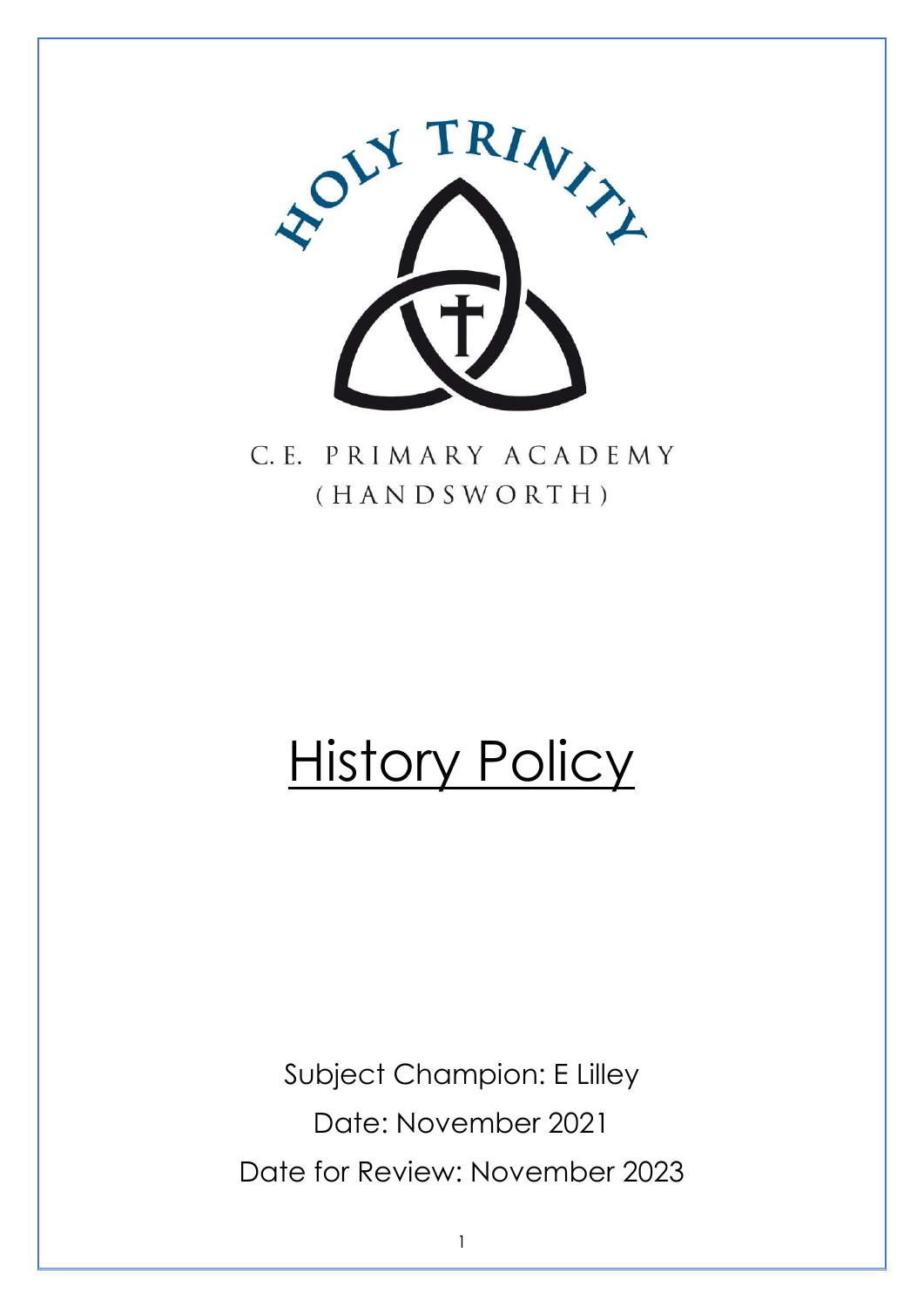# **Holy Trinity CE Primary Academy Vision Statement**

At Holy Trinity CE Primary Academy our distinctive Christian values are at the heart of all we do. Our children develop independent curiosity, acquire a life-long appetite for learning and become well-rounded individuals who achieve their full potential, both personally and academically.

*"For I know the plans I have for you," declares the Lord, "plans to prosper you and not to harm you, plans to give you hope and a future." – Jeremiah 29:11*

# **1. Intent**

# **1.1 Holy Trinity Curriculum**

Our curriculum is about **bringing engagement, fun and enthusiasm** to learning so that our children develop independent curiosity, acquire a lifelong appetite for learning and become well-rounded individuals who achieve their full potential, both personally and academically. Our curriculum starts from the children in our academy and works out.

# **1.2 History at Holy Trinity**

At Holy Trinity, we aim to stimulate our children's interest and understanding about the events and lives of people who lived in the past. Our history curriculum is taught through the Ark Curriculum Plus scheme. This knowledge-rich history curriculum enables our children to know about significant events in British history and those in the wider world, whilst appreciating how things have changed over time. Our history curriculum is carefully mapped out so that all pupils leave the school equipped with an understanding of the past that paves the way for their future. Throughout their journey in history, pupils will acquire an extensive knowledge of places and people and significant events through time. We support pupils to develop their ability to ask perceptive questions, think critically, analyse evidence, examine arguments, develop judgement, and understand differing perspectives. There are four core pillars that underpin our history curriculum: historical enquiry, historical knowledge, historical concepts, and communicating historical findings. Identifying and combining these core pillars work towards our overall goal of history education – gaining clear historical perspective. With clear historical perspective, our pupils will be empowered to be active global citizens who understand the connections between local, regional, national and international history; between cultural, economic, military, political, religious and social history; and between short and long-term timescales.

#### **1.3 Curriculum aims**

The National Curriculum for History aims to ensure that all pupils:

 Know and understand the history of these islands as a coherent, chronological narrative, from the earliest times to the present day: how people's lives have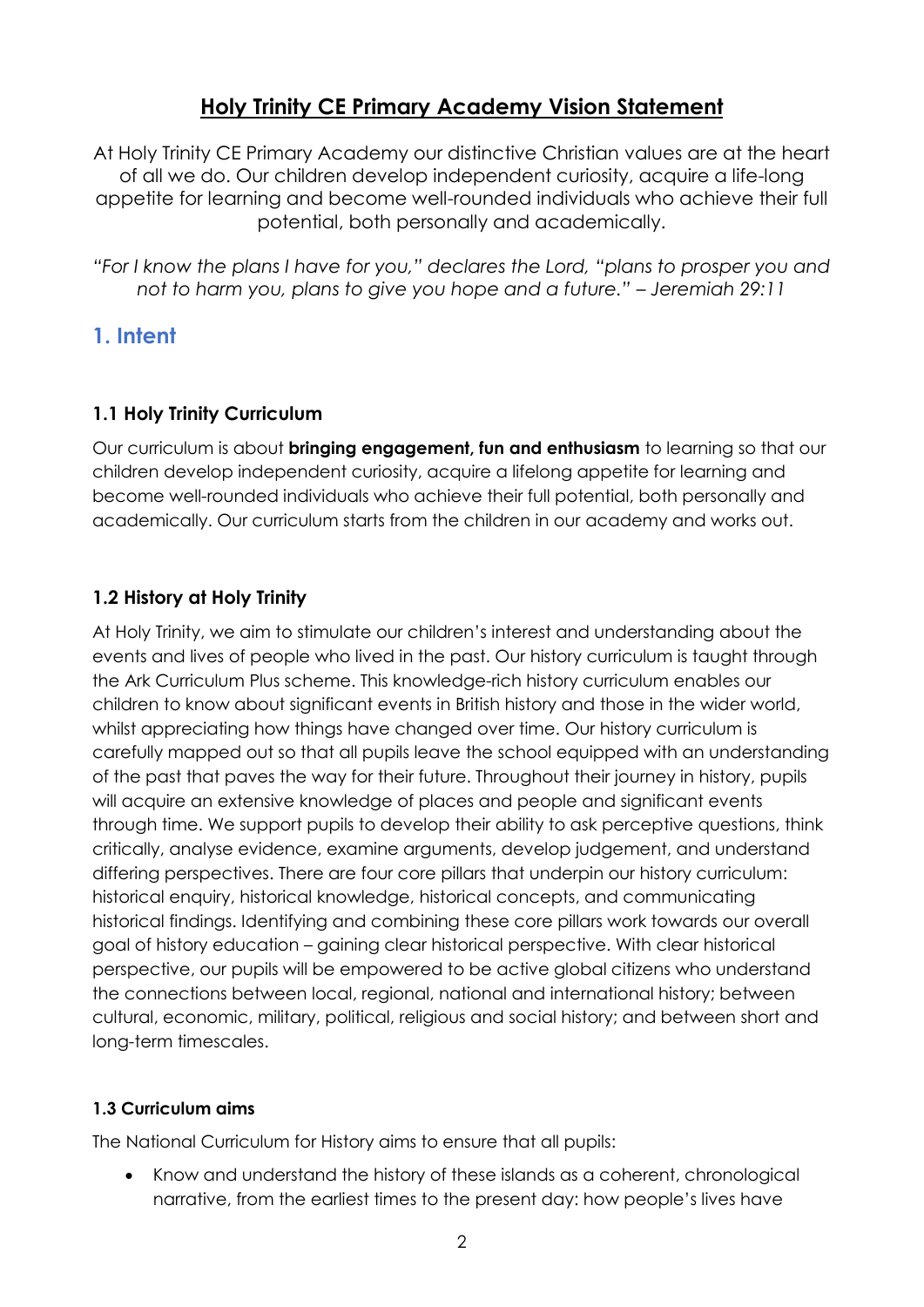shaped this nation and how Britain has influenced and been influenced by the wider world.

- Know and understand significant aspects of the history of the wider world: the nature of ancient civilisations; the expansion and dissolution of empires; characteristic features of past non-European societies; achievements and follies of mankind.
- Gain and deploy a historically grounded understanding of abstract terms such as 'empire', 'civilisation', 'parliament' and 'peasantry'.
- Understand historical concepts such as continuity and change, cause and consequence, similarity, difference and significance, and use them to make connections, draw contrasts, analyse trends, frame historically valid questions and create their own structured accounts, including written narratives and analyses.
- Understand the methods of historical enquiry, including how evidence is used rigorously to make historical claims, and discern how and why contrasting arguments and interpretations of the past have been constructed.

# **2. Implementation**

## **2.1 Curriculum delivery**

The History Curriculum is delivered through Ark Curriculum Plus. Ark has been carefully structed to ensure skills progression and provides support to enable teachers to deliver lessons effectively. Ark Curriculum Plus is delivered from Year 1 to Year 6. Each year group has five units. For every half term, the unit will either be a History or Geography focus. Children fill in their workbooks each lesson. Workbooks are differentiated by teachers to ensure that every child has access to the learning. The lessons are planned to be delivered each week. Ark Curriculum Plus is very knowledge based and provides children with lots of opportunities to recap previous learning with quizzes at the start of each lesson. The quizzes are marked by either teachers or peer assessed so that any misconceptions of previous learning can be addressed.

The Reception Curriculum is driven by the children's interest within planned wider topics. As a school we have identified the planned topics for each half term in Reception and have made links to History in KS1. This ensures History progression starts in Reception and develops throughout school. History makes a significant contribution to the ELG objectives of developing a child's understanding of the world looking at the past and present and people and communities. For example, in Autumn 2 the Reception topic is 'Celebrations' and children will discuss what presents they may receive during celebrations such as Birthdays and Christmas and will use key vocabulary surrounding different types of toys. This will prepare children for the History Topic of "Toys in Time" in Year 1 where they will go into more detail about toys from now and the past. As well as interlinking the EYFS topics to History topics in KS1, there is also incidental opportunities for children to gain historical awareness in EYFS. For instance, during story time children may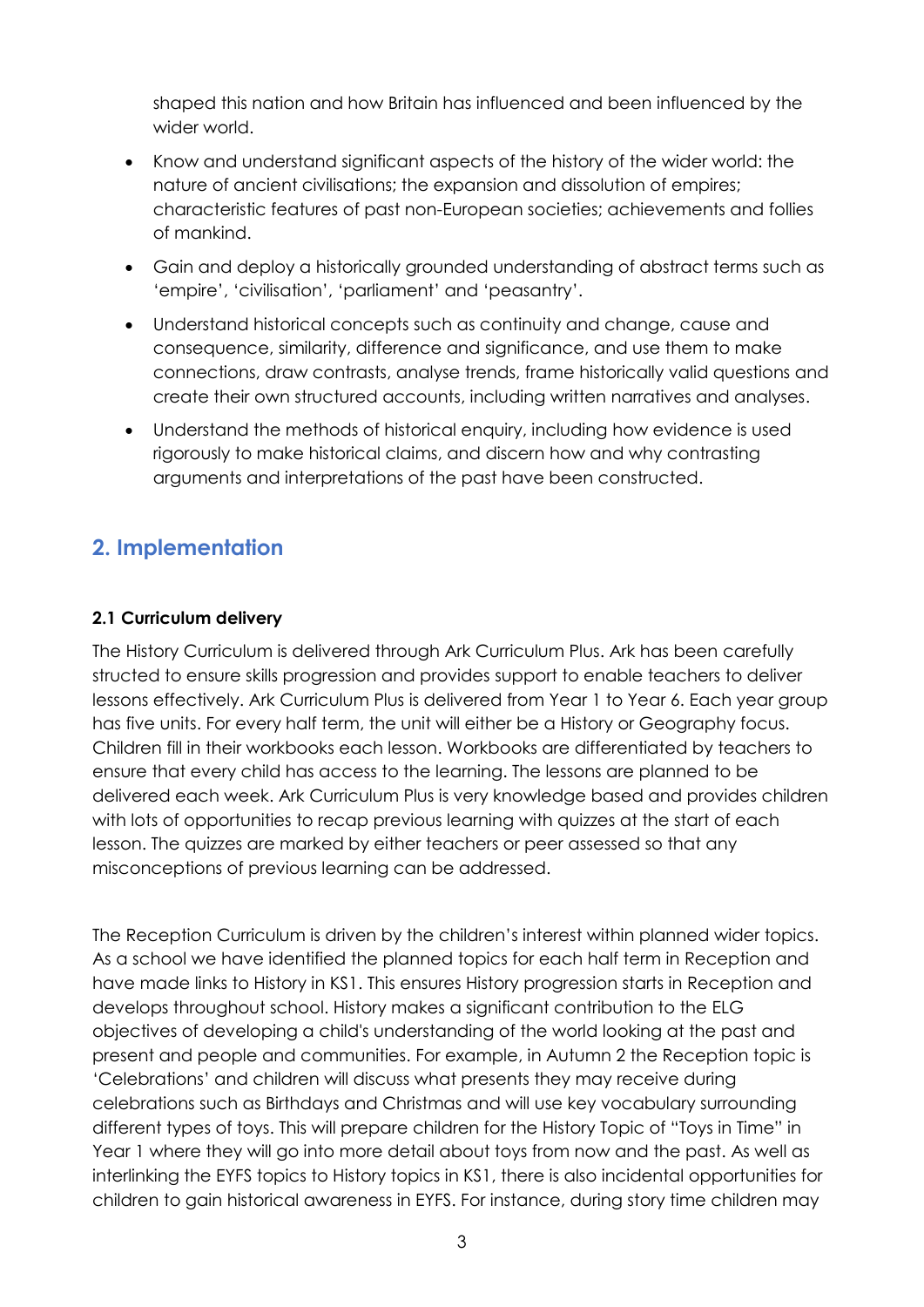listen to traditional fairy tales such as 'Cinderella' and 'Sleeping Beauty' where they will discuss characters and their roles in the story and key vocabulary such as crown, palace, and Queen. This will prepare children with an awareness of monarchs before they are in Year 2 where their first History topic is 'Kings and Queens'. Reception children are prepared to learn History in Year 1 when they leave Reception.

#### **2.2 Planning**

The school currently follows Ark Curriculum Plus for History. The introduction of Ark Curriculum Plus allows for a consistent approach to the teaching and learning of History. Ark Curriculum Plus has been used from September 2021. Staff received CPD training in June 2021 from Ark on how to use the curriculum and how to implement it effectively in the classroom.

Ark Curriculum Plus aims to support the quality of teaching and curriculum planning, by shifting the focus of teachers' use of time to ensure that it is effectively spent, to help education recovery. The scheme provides teachers with a subject knowledge guide for each unit, unit planning guidance, lesson tutorial videos and lesson resources including PowerPoint slides. Children are also provided workbooks, knowledge organisers, posters, and discovery box cards to facilitate their learning.

## **2.3 Teaching and Learning**

History teaching focuses on enabling children to think as Historians. We place an emphasis on enquiry through examining historical photographs and information, amongst other primary and secondary sources provided in the workbooks. We focus on helping children understand that historical events can be interpreted in different ways and that they should always ask enquiry questions about information they are given and should consider the beliefs and values of that time. Using knowledge organisers, quizzes and working walls, we support the children to revisit and review prior learning, whilst also making connections with their new learning.

The overdriving topic in all teaching of History is Understanding the Past. This begins in EYFS and Year 1 where pupils focus on familiar objects and places then moving on to significant people and events in Year 2. Pupils in KS2 are taught British History and World History. Building on prior learning is always a priority in every year group.

#### **History in EYFS**

History in the Foundation Stage is taught under the umbrella of "Understanding the World". The children are supported in developing the knowledge, skills and understanding that helps them to make sense of the world. The pupils are encouraged to talk about their families and past and present events in their lives. History topics in KS1 begin in EYFS. Before children are taught History in KS1 they have prior understanding of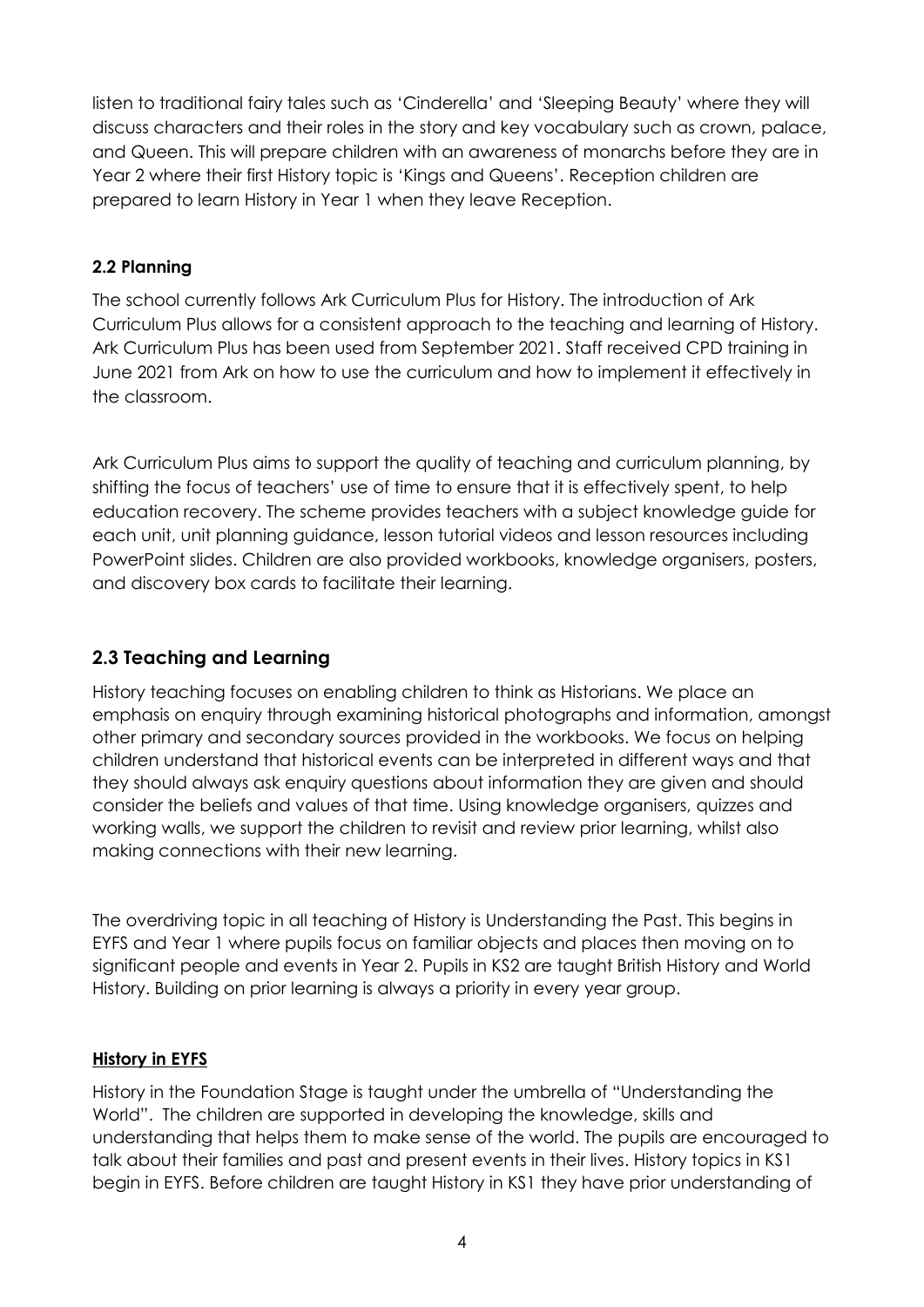learning about significant historical events and discussing how their environment and experiences may differ from those in the past.

### **History in KS1**

The National Curriculum Programme of Study at Key Stage 1 focuses on developing children's awareness of the past, using common words and phrases relating to the passing of time. They should know where the people and events they study fit within a chronological framework and identify similarities and differences between ways of life in different periods. Children should use a wide vocabulary of everyday historical terms. They should ask and answer questions, choosing and using parts of stories and other sources to show that they know and understand key features of events. They should understand some of the ways in which we find out about the past and identify different ways in which it is represented. In Key Stage 1, pupils develop their understanding of the past – beginning with familiar objects and places within living memory before moving beyond living memory. Pupils study toys, transport, and the seaside in Year 1. They then further develop their understanding of the past by studying the lives of significant individuals both nationally and internationally as well as studying a significant event beyond living memory. Pupils study Kings and Queens, The Great Fire of London and significant individuals who have made a difference in Year 2.

#### **History in KS2**

The National Curriculum Programme of Study at Key Stage 2 should continue to allow children to develop a chronologically secure knowledge and understanding of British, local and world history, establishing clear narratives within and across the periods they study. They should note connections, contrasts and trends over time and develop the appropriate use of historical terms. They should regularly address and sometimes devise historically valid questions about change, cause, similarity and difference, and significance. Children should construct informed responses that involve thoughtful selection and organisation of relevant historical information. They should understand how our knowledge of the past is constructed from a range of sources. In Key Stage 2, the curriculum divides into two main strands. A study of Britain's past and a series of studies focussing on civilizations and people around the world. When studying British History, units are taught chronologically from the Stone Age in Year 3 to the Roman invasions and an in-depth study into Roman Britain in Year 4, to the Anglo-Saxons, Scots and Vikings and ending with the Battle of Hastings in Year 5. After this chronological study of British History, pupils move to studying three isolated units, each chosen because of their significance: The Industrial Revolution, WW1, and WW2. Pupils then end Year 6 with a chronological study of how groups of people have stood up for their own rights and the rights of others to influence change – Making our Mark.

Units about world civilizations have been linked to the geographical studies of continents focussed on in each year group. These civilizations often overlap with one another and comparisons will be made between the civilizations but also with the different periods of British History occurring at the time. The pupils gain an overview of the locations of the earliest civilizations before studying Ancient Greece, the Maya, Baghdad in its Golden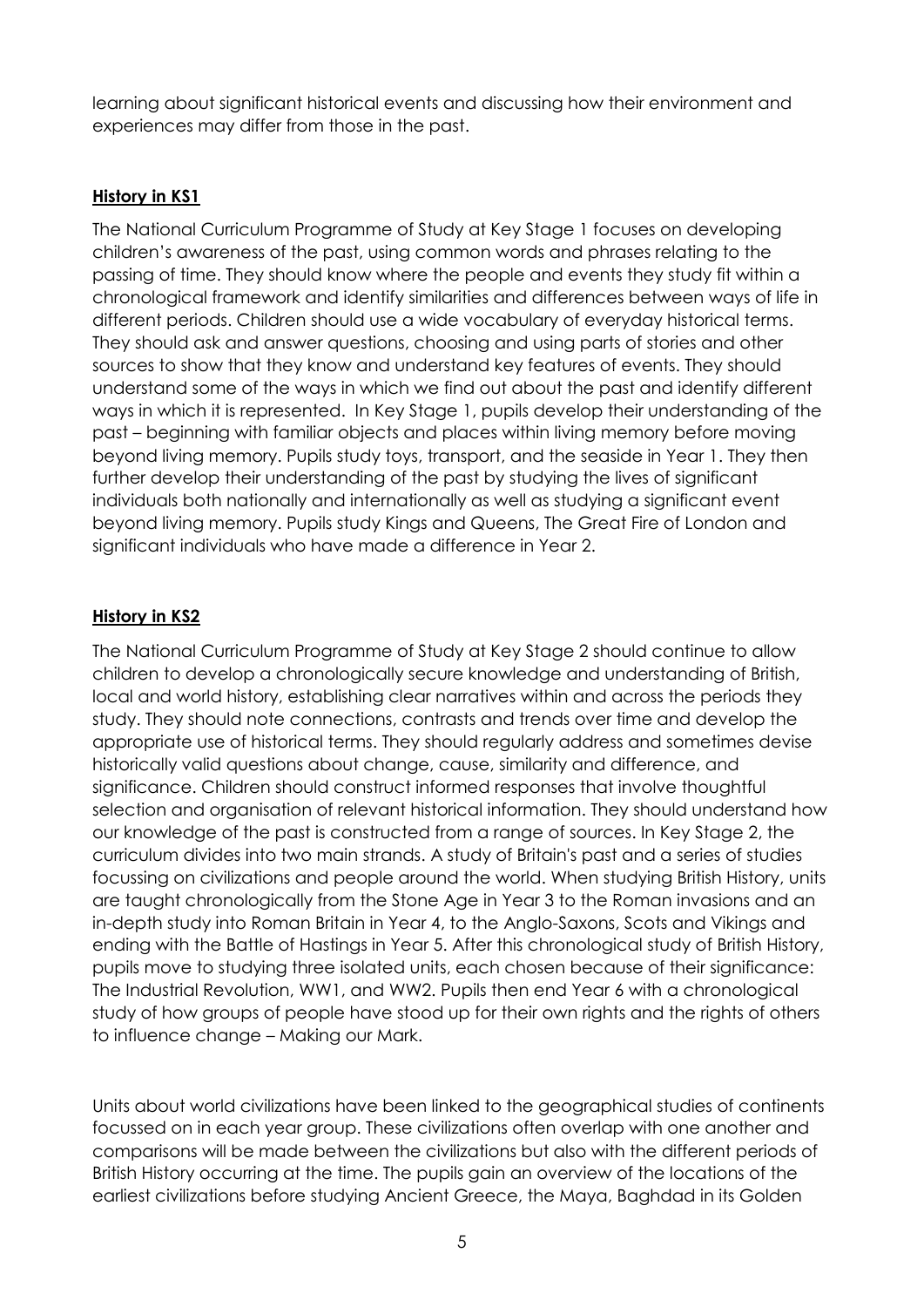Age and the Ancient Egyptians. When studying the Ancient Egyptians pupils investigate how a later archaeological discovery can change our interpretation of the past and question whether artefacts should ever be taken from their country of origin.



# **3. Impact**

#### **3.1 Assessment**

- Assessment is used to monitor progress and to identify any child needing additional support as soon as they need it.
- **Assessment for learning** is used:
	- o daily within class to identify children needing support and adapt teaching.
	- o weekly in planning meetings to assess gaps and address these immediately.
	- o during marking to highlight misconceptions and identify next steps.
- **Summative assessment** is used:
	- o at the end of each unit to assess progress, to identify gaps in learning that need to be addressed, to identify any children needing additional support and to plan the support that they need.